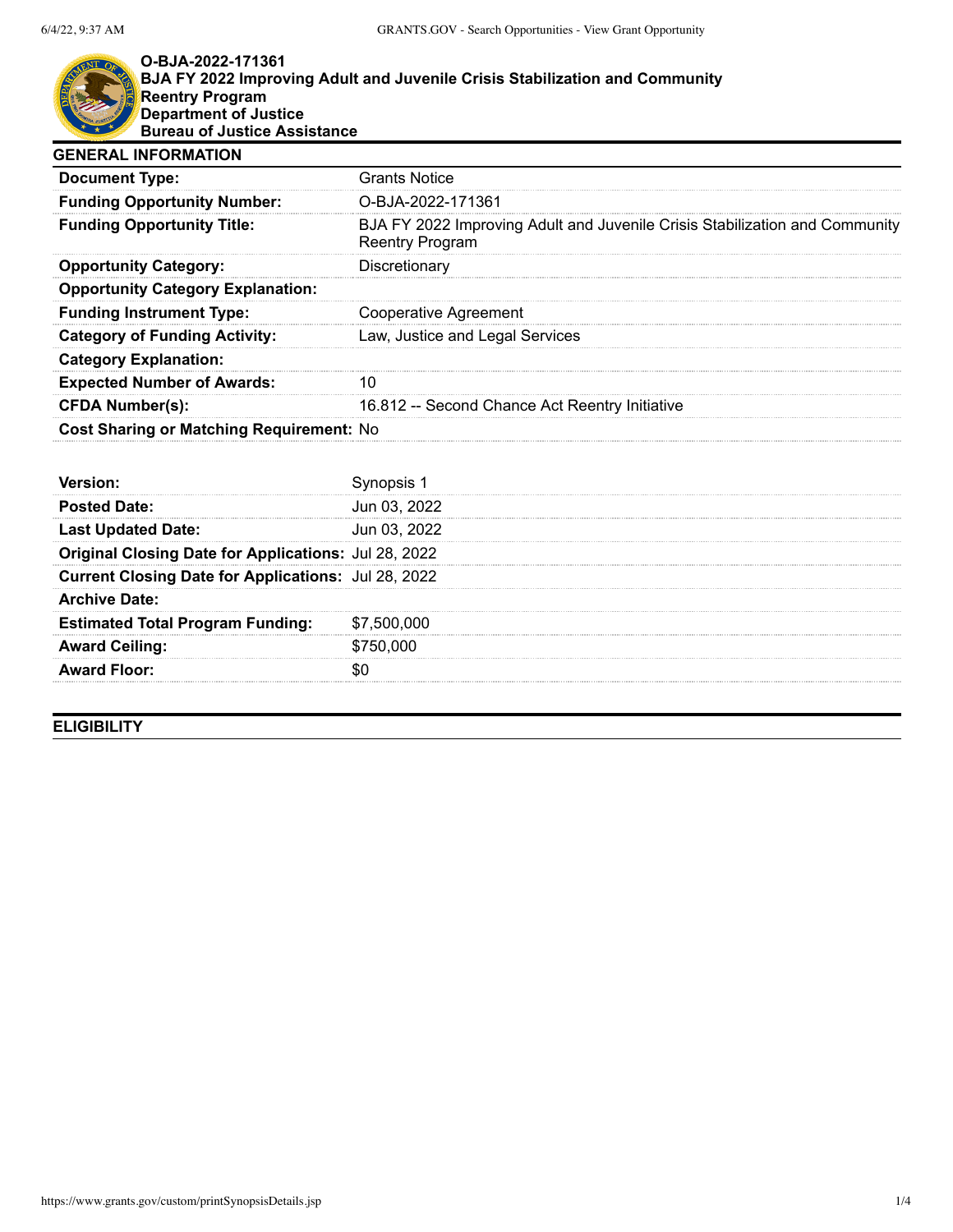| <b>Eligible Applicants:</b> | Public housing authorities/Indian housing authorities<br>Native American tribal organizations (other than Federally recognized tribal<br>governments)<br>State governments<br>Others (see text field entitled "Additional Information on Eligibility" for clarification)<br>Public and State controlled institutions of higher education<br>Native American tribal governments (Federally recognized)<br>County governments<br>City or township governments<br>Nonprofits that do not have a $501(c)(3)$ status with the IRS, other than institutions<br>of higher education<br>Nonprofits having a $501(c)(3)$ status with the IRS, other than institutions of higher<br>education                                                                                                                                                                                                                                                                                                                                                                                                                                                                                                                                                                                                                                                                                                                                                                                                                                                                               |
|-----------------------------|-------------------------------------------------------------------------------------------------------------------------------------------------------------------------------------------------------------------------------------------------------------------------------------------------------------------------------------------------------------------------------------------------------------------------------------------------------------------------------------------------------------------------------------------------------------------------------------------------------------------------------------------------------------------------------------------------------------------------------------------------------------------------------------------------------------------------------------------------------------------------------------------------------------------------------------------------------------------------------------------------------------------------------------------------------------------------------------------------------------------------------------------------------------------------------------------------------------------------------------------------------------------------------------------------------------------------------------------------------------------------------------------------------------------------------------------------------------------------------------------------------------------------------------------------------------------|
|                             | Additional Information on Eligibility: For purposes of this solicitation, "state" means any state of the United States, the<br>District of Columbia, the Commonwealth of Puerto Rico, the Virgin Islands, Guam,<br>American Samoa, and the Commonwealth of the Northern Mariana Islands. To<br>advance Executive Order 13929 Safe Policing for Safe Communities, the Attorney<br>General determined that all state, local, and university or college law enforcement<br>agencies must be certified by an approved independent credentialing body or<br>have started the certification process to be eligible for FY 2022 DOJ discretionary<br>grant funding. To become certified, the law enforcement agency must meet two<br>mandatory conditions: (1) the agency' suse-of-force policies adhere to all<br>applicable federal, state, and local laws and (2) the agency's use-of-force<br>policies prohibit chokeholds except in situations where use of deadly force is<br>allowed by law. The certification requirement also applies to law enforcement<br>agencies receiving DOJ discretionary grant funding through a subaward. For<br>detailed information on this certification requirement, please visit<br>https://cops.usdoj.gov/SafePolicingEO to access the Standards for Certification on<br>Safe Policing for Safe Communities, the Implementation Fact Sheet, and the List<br>of Designated Independent Credentialing Bodies. All recipients and subrecipients<br>(including any for-profit organization) must forgo any profit or management fee. |

**ADDITIONAL INFORMATION**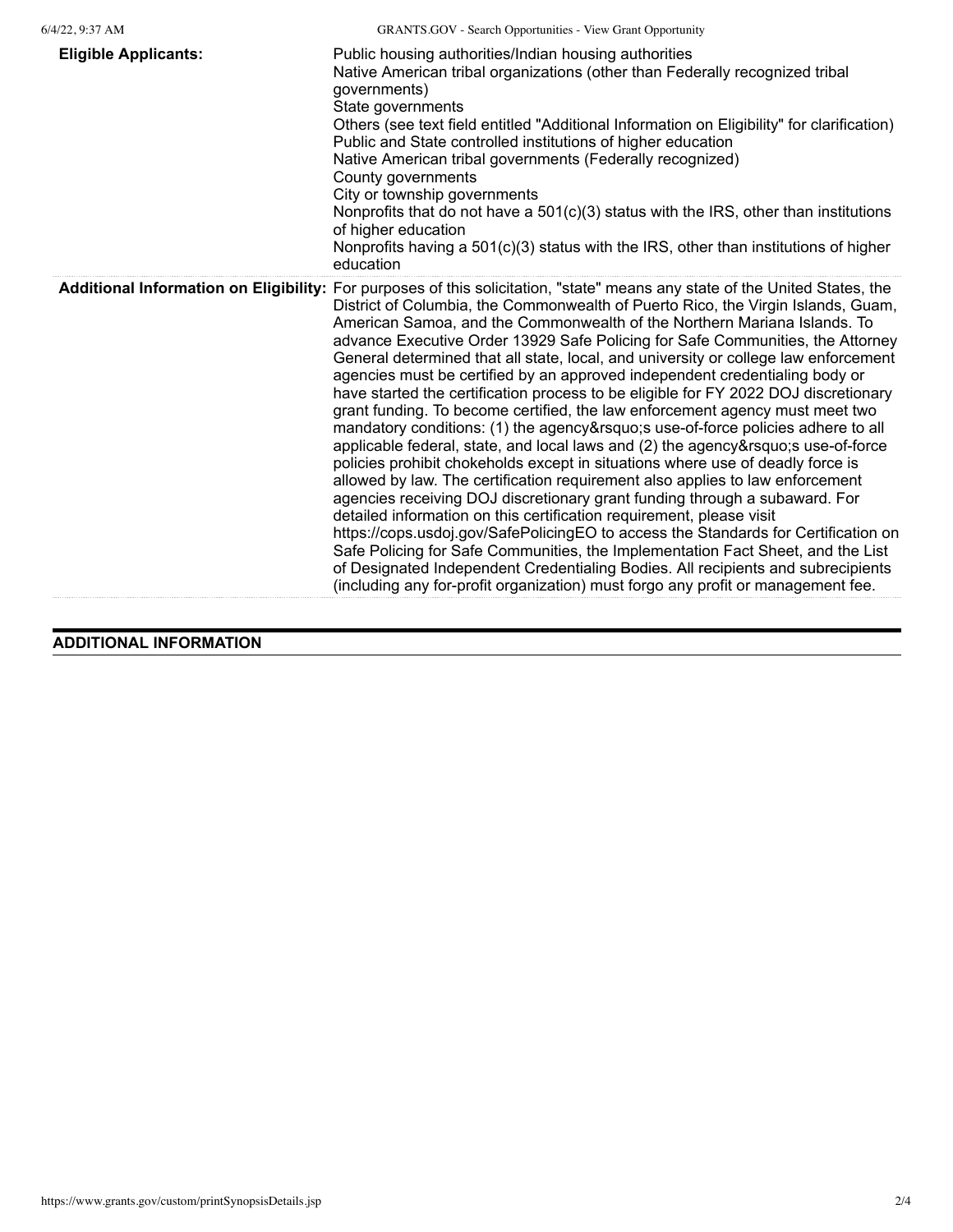**Agency Name:** Bureau of Justice Assistance

**Description:** OJP is committed to advancing work that promotes civil rights and racial equity, increases access to justice, supports crime victims and individuals impacted by the justice system, strengthens community safety and protects the public from crime and evolving threats, and builds trust between law enforcement and the community.

> The Second Chance Act (SCA) of 2007 (Public Law 110-199), reauthorized by the First Step Act of 2018, provides a comprehensive response to assist in the transition individuals make from prison, jail, or juvenile residential facilities to their communities so that the transition is more successful and promotes public safety. The FY 2022 Improving Adult and Juvenile Crisis Stabilization and Community Reentry Grant Program is a new solicitation designed to implement programming and services in response to the Crisis Stabilization and Community Reentry Act of 2020. It includes two categories for funding:

> Category 1: Adult and Juvenile Crisis Stabilization and Community Reentry Programs — State and Local Governments

> Category 2: Adult and Juvenile Crisis Stabilization and Community Reentry Programs

— Nonprofit Organizations and Tribal Governments

SCA and reentry-focused grant funding is designed to help communities develop and implement comprehensive and collaborative strategies that address the challenges posed by reentry and recidivism reduction. "Reentry" is not a specific program but rather an ongoing process that starts from the moment an individual is initially incarcerated and continues throughout that individual's transition from incarceration and reintegration into the community.

This solicitation is part of the SCA suite of programs in FY 2022. This year a range of programs for states, units of local government, nonprofit organizations, and tribal governments are being competed, including:

Community-based Reentry Program Improving Reentry Education and Employment Outcomes Program Improving Reentry Substance Use Disorder Treatment Outcomes Program Pay for Success Swift, Certain, and Fair Supervision and HOPE Institute Smart Reentry and Smart Supervision with Technical Assistance: New Tools to Facilitate Change

Not all entities are eligible for all programs. Applicants are encouraged to review each solicitation in its entirely to determine their eligibility and the goodness of fit for their proposal. Additional details on funding through BJA and DOJ can be found on the DOJ Grants Program Plan.